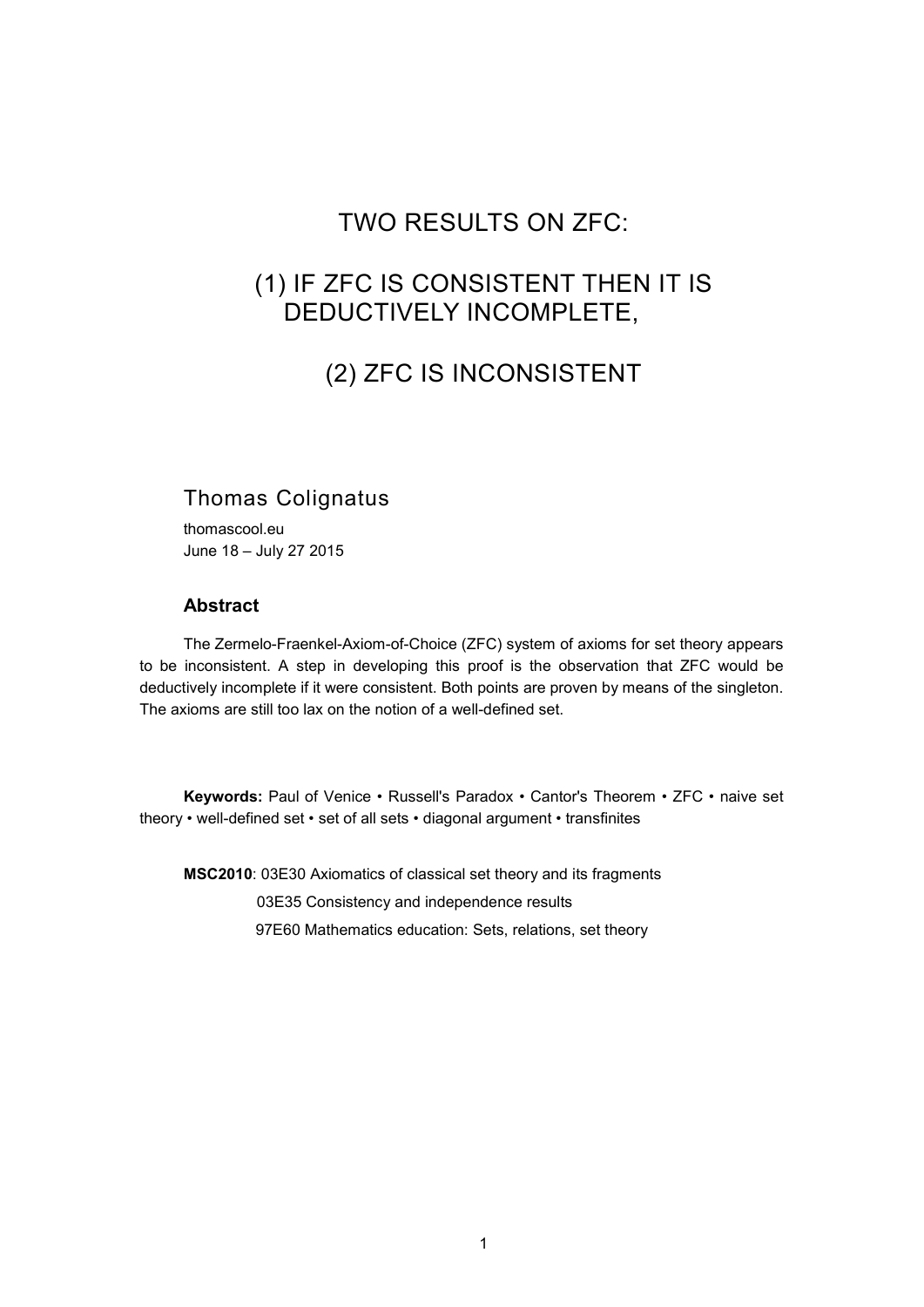## Contents

| 2.1. The singleton with a nutshell link between Russell and Cantor 4 |  |
|----------------------------------------------------------------------|--|
|                                                                      |  |
|                                                                      |  |
|                                                                      |  |
|                                                                      |  |
|                                                                      |  |
|                                                                      |  |
|                                                                      |  |
|                                                                      |  |
|                                                                      |  |
|                                                                      |  |
|                                                                      |  |
|                                                                      |  |
|                                                                      |  |
|                                                                      |  |
|                                                                      |  |
|                                                                      |  |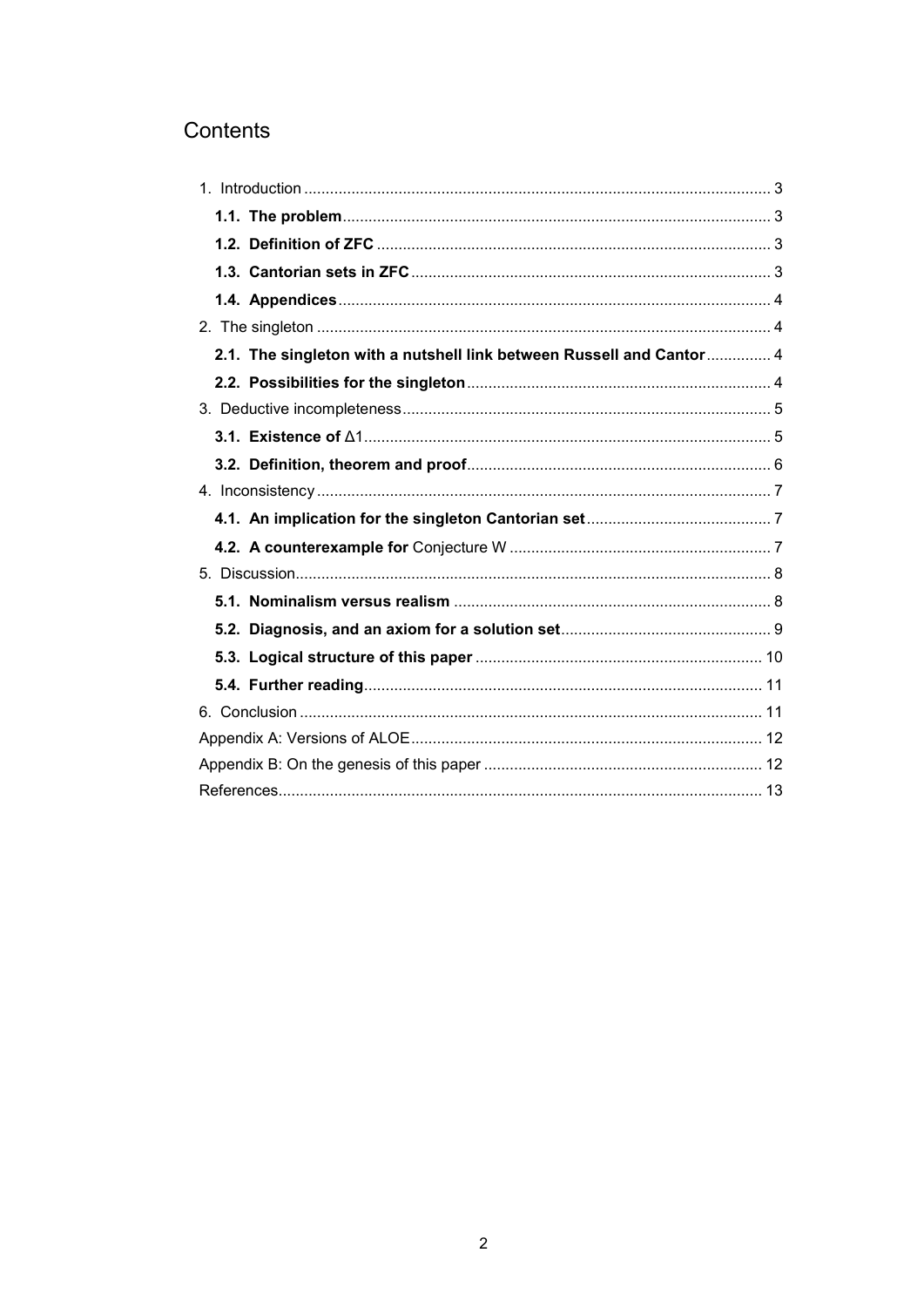### **1. Introduction**

### 1.1. The problem

The Zermelo-Fraenkel-Axiom-of-Choice (ZFC) system of axioms for set theory is studied here with a focus on the singleton. Section 2 defines the case. Section 3 shows deductive incompleteness, i.e. that there is a truth that cannot be derived. Section 4 derives this truth and thus shows inconsistency. Section 5 discusses the results. Section 6 concludes.

This introduction proceeds with basic definitions and theorems.

### 1.2. Definition of ZFC

We take the definition of ZFC from a matricola course in set theory at Leiden and Delft.

**Definition** (Coplakova et al. (2011:18), I.4.7): Let *A* be a set. The power set of *A* is the set of all subsets of *A.* Notation: *P*[*A*]. Another notation is 2*<sup>A</sup>* , whence its name.

**Definition** (Coplakova et al. (2011:144-145)): ZFC.

*Remark.* This includes the axiom that each set has a power set. (POW)

**Definition** of the *Axiom of Separation* (Coplakova et al. (2011:145), inserting here a by-line on freedom): If *A* is a set and  $\gamma$ [*x*] is a formula with variable *x*, while *B* is not free in  $\gamma$ [x], then there exists a set *B* that consists of the elements of *A* that satisfy  $\gamma$ [x]:

$$
(\forall A) (\exists B) (\forall x) (x \in B \iff ((x \in A) \land \gamma[x])) \tag{SEP}
$$

*Remark.* This is also called an axiom-schema since there is no quantifier on  $\gamma$ .

#### 1.3. Cantorian sets in ZFC

The following conjectures are commonly accepted "theorems of ZFC". Below we will show that ZFC is inconsistent, so that it proves everything. Thus these aren't "theorems" but *conjectures.* Below we will use "theorem" for what this paper proves itself.

**Conjecture.** (E), (*Existence of strictly Cantorian sets*)*.* Let *A* be a set, *P*[*A*] its power set. For every function  $f: A \rightarrow P[A]$  there is a set  $\Psi = \{x \in A \mid x \notin f[x]\}.$ 

**Proof.** (a) *P*[*A*] exists because of the Axiom of the Power Set. (b) *f* can be regarded as a subset of *A* x *P*[*A*], and *f* exists because of Axiom of Pairing. (c) Ψ exists because of the Axiom of Separation. Q.E.D.

*Remark.* Find  $\Psi \subseteq A$ , thus  $\Psi \in P[A]$ . Observe that  $\Psi$  depends upon *f*, i.e.  $\Psi = \Psi[f]$ .

When  $x \in A$  then we can use  $(x \in \Psi) \Leftrightarrow (x \notin f[x])$ .

**Definition** of a Cantorian set. Above Ψ = {*x* œ *A* | *x* ∉ *f*[*x*]} is called a *strictly* Cantorian set. A generalised Cantorian set has  $x \notin f[x]$  as part of its definition. The meaning of 'Cantorian set' without qualification depends upon the context.

*Remark.* The Cantorian set clearly has some kind of self-reference.

**Conjecture.** (W), (*Weakest conjecture on strictly Cantorian sets.*) Let (domain) *A* be a set, and (range) *B* Œ *P*[*A*]. For every *f : A* → *B* there is a Ψ∈*P*[*A*] such that for all *α* ∈*A* it holds that  $\Psi \neq f[\alpha]$ .

**Proof.** Define  $\Psi = \{x \in A \mid x \notin f[x]\}$ . Take  $\alpha \in A$ . Check the two possibilities.

Case 1:  $\alpha \in \Psi$ . In that case  $\alpha \notin \mathcal{A}[\alpha]$ . Thus  $\Psi \neq \mathcal{A}[\alpha]$ . (We have  $\alpha \in \Psi \setminus \mathcal{A}[\alpha]$ .)

Case 2:  $\alpha \notin \Psi$ . In that case  $\alpha \in \Lambda[\alpha]$ . Thus  $\Psi \neq \Lambda[\alpha]$ . (We have  $\alpha \in \Lambda[\alpha] \setminus \Psi$ .) Q.E.D.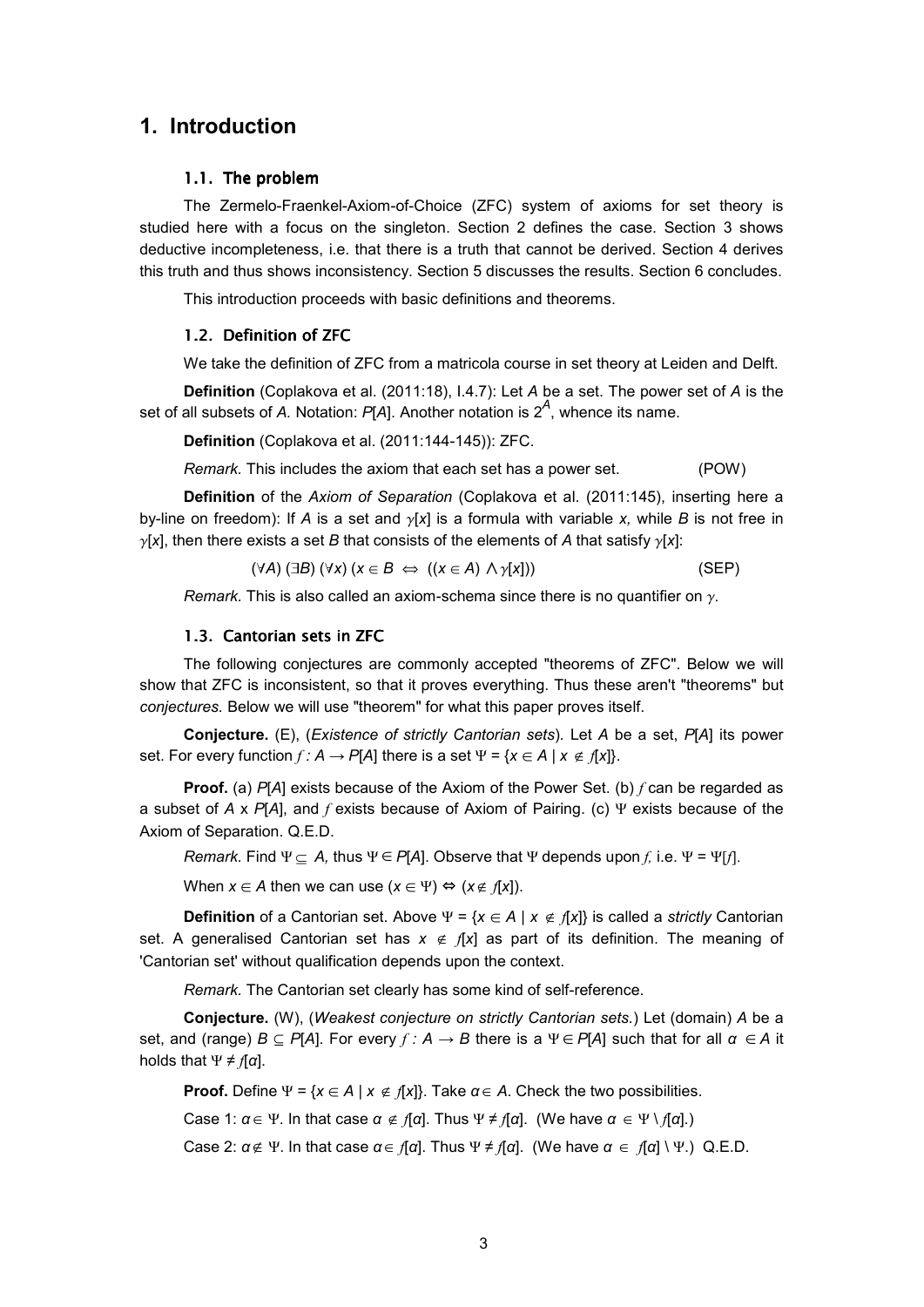*Remark.*This conjecture combines the definition of strictly Cantorian sets, the existence Conjecture E and an identification of their key property. It is essentially a rewrite of:

- (i) ∀*α*∈*A*: (*α*∈ Ψ) ⇔ (*α* ∉ *f*[*α*]) and application of extensionality (EXT),
- (ii) which is deducible from ∀*α*: (*α*∈ Ψ) ⇔ ((*α* ∈*A*) ∧ (*α* ∉ *f*[*α*])), i.e. the definition of Ψ.

### 1.4. Appendices

This paper leans more on logic than set theory. The author is no expert on ZFC but wrote a book on logic, see Colignatus (1981 unpublished, 2007, 2011) *A Logic of Exceptions* (**ALOE**). See for background Colignatus (2013). This present paper has been taken from pages 61-72 of Colignatus (2015a) (**FMNAI**). **Appendix A** discusses the versions of ALOE, for proper reference. **Appendix B** has more on the genesis of this paper.

### **2. The singleton**

### 2.1. The singleton with a nutshell link between Russell and Cantor

Let *A* be a set with a single element,  $A = \{\alpha\}$ . Thus  $P[A] = \{\emptyset, A\}$ . Let  $f: A \rightarrow P[A]$ .

If *f*[*α*] = Ø then *α* – *f*[*α*]. If *f*[*α*] = *A* then *α* ∈*f*[*α*].

Thus  $(f[\alpha] = \emptyset) \Leftrightarrow (\alpha \notin f[\alpha])$ .

Consider:

(1) In steps: define  $\Psi = \{x \in A \mid x \notin f[x]\}$ , then try  $f[\alpha] = \Psi$ .

(2) Directly:  $f[α] = {x ∈ A | x ∉ f[x]}$ .

(3) Either directly or indirectly via (1) or (2):  $\Psi = \{x \in A \mid x \notin \Psi\}$ .

The latter is a variant of Russell's paradox:  $(a \in \Psi) \Leftrightarrow (a \notin \Psi)$ . Thus (1) - (3) are only consistent when Ψ ≠ *f*[*α*]. This is an instance of Conjecture W.

Choosing *f*[*α*] = Ψ in (1) assumes freedom that conflicts with the other properties. We have liberty to choose  $f[\alpha] = \emptyset$  or  $f[\alpha] = A$ . This choice defines f and we should write is  $\Psi =$ Ψ[*f*] indeed. This shows why (2) with *f*[*α*] = Ψ[*f*] is tricky. If (2) is an implicit definition of *f* then it doesn't exist. If it exists then this *f* [*α*] will not be in its definition.

### 2.2. Possibilities for the singleton

Checking all possibilities in the former subsection gives Table 1. The cells are labeled with ∆-*case-numbers*. The ∆ refers to a *difference analysis* when a set is extended with single element. Because of  $\alpha \notin f[\alpha]$ , the row  $f[\alpha] = \emptyset$  is important for us. The case of  $\Delta 2$  is depicted in a Venn-diagram in Figure 1.

| For all cases: $\alpha \in A$ | $\Psi = \emptyset$ , $\alpha \notin \Psi$                          | $\Psi = A$ , $\alpha \in \Psi$                         |
|-------------------------------|--------------------------------------------------------------------|--------------------------------------------------------|
| $f[\alpha] = \varnothing$     | Δ1: $\alpha$ ∈ Ø $\Leftrightarrow$ $\alpha \notin \varnothing$     | <b>Δ2</b> : $\alpha \in A$ ⇔ $\alpha \notin \emptyset$ |
| $\alpha \notin f[\alpha]$     | $f[\alpha] = \Psi$ , impossible                                    | $f[\alpha] \neq \Psi$ , possible                       |
| $f[\alpha] = A$               | <b>Δ3</b> : $\alpha \in \emptyset \Leftrightarrow \alpha \notin A$ | <b>Δ4</b> : $\alpha \in A$ ⇔ $\alpha \notin A$         |
| $\alpha \in f[\alpha]$        | $f[\alpha] \neq \Psi$ , possible                                   | $f[\alpha] = \Psi$ , impossible                        |

Table 1. Possibilities for  $\alpha \in \Psi \Leftrightarrow (\alpha \notin f[\alpha])$  given that  $\alpha \in A$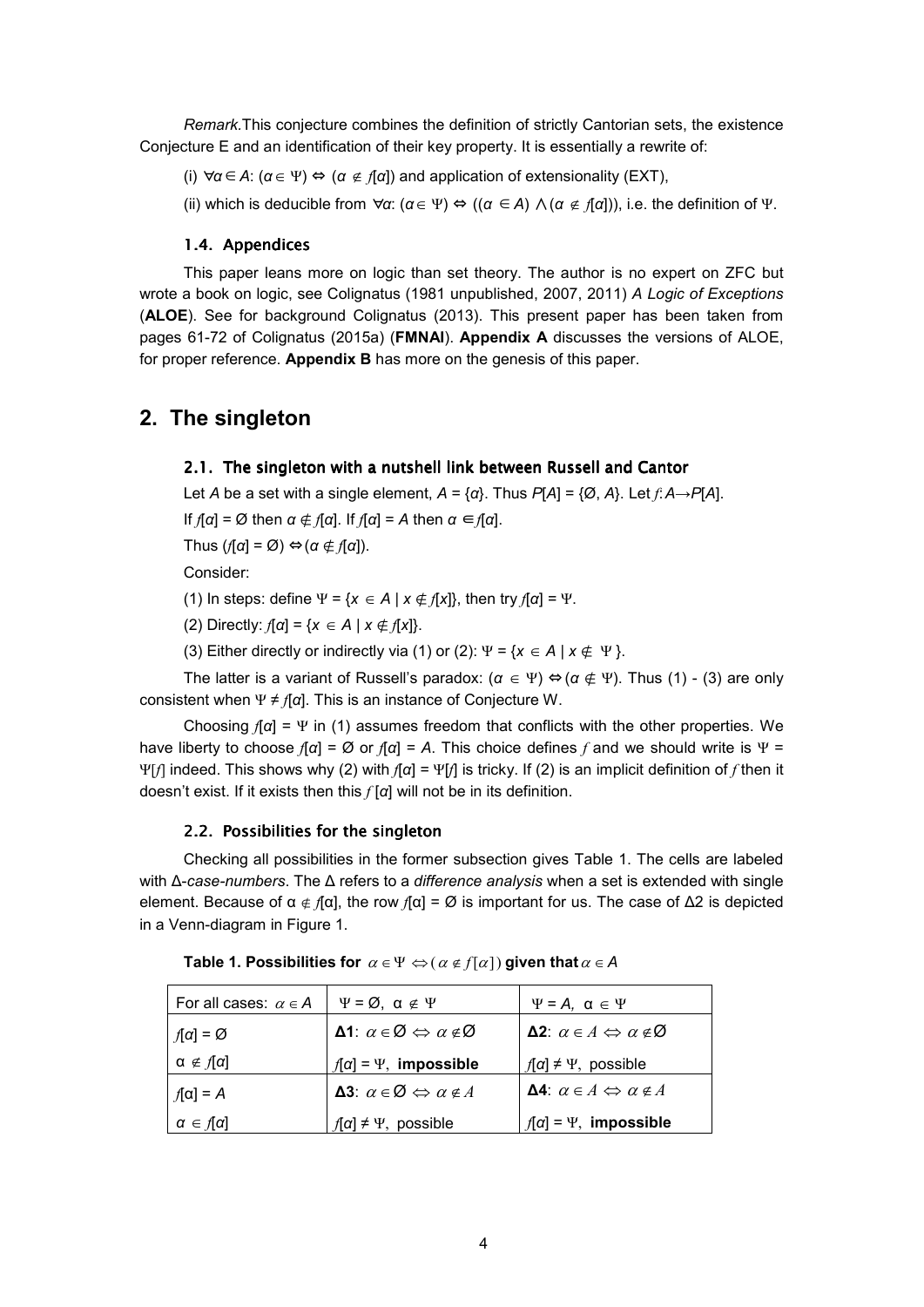

**Figure 1. The strictly Cantorian set for the singleton, case ∆2:** *f***[α] = Ø ≠ Ψ**

### **3. Deductive incompleteness**

### 3.1. Existence of ∆1

An idea is that Ψ in Conjecture E and Conjecture W or Table 1 covers all *α* – *f*[*α*]. This appears to be false: it doesn't cover ∆1. The cell is declared *impossible*. Let us first verify that it exists as a truth (outside of ZFC), and then accept deductive incompleteness.

**Theorem.** (ExT1) Case  $\Delta$ 1 exists as a possibility with  $\alpha \notin \mathcal{A}[\alpha]$ .

**Proof.** We consider the case  $f[a] = \emptyset$ , so that  $(a \notin f[a])$ .

Take  $q = (a \notin f[a])$  and use tautology T1:  $q \Rightarrow (p \Leftrightarrow (q \wedge p))$  for any p, see Table 2.

We are free to take  $p = (a \in A)$  for  $\Psi = A$ , which would give  $\Delta 2$ , or not- $p = (a \in \mathcal{D})$  for Ψ = Ø, which would give ∆1. Take the latter, apply modus ponens on *q* and tautology T1, and find  $\alpha \in \emptyset \Leftrightarrow (\alpha \notin \emptyset \land \alpha \in \emptyset)$ . The equivalence reduces into  $\alpha \notin \emptyset$  or  $\alpha \in A$ . The equivalence is by itself consistent, so that it is possible for  $\alpha \in \{ \alpha \}$ . Case  $\Delta$ 1 with both  $f[\alpha]$  = Ø and Ψ = Ø, fits this equivalence: <sup>α</sup> ∈Ψ ⇔ (<sup>α</sup> ∉ *f* [α] ∧ <sup>α</sup> ∈Ψ) . We merely establish possibility, and thus the deduction stops here. Q.E.D.

| Case       | $\alpha \notin f[\alpha]$ | $\Rightarrow$ | (p | $\Leftrightarrow$ | $(\alpha \notin f[\alpha])$ | p) |
|------------|---------------------------|---------------|----|-------------------|-----------------------------|----|
| $\Delta 2$ |                           |               |    |                   |                             |    |
| $\Delta$ 4 |                           |               |    |                   |                             |    |
| Δ1         |                           |               |    |                   |                             |    |
| $\Delta 3$ |                           |               |    |                   |                             |    |

**Table 2. Truthtable for T1:**  $q \Rightarrow (p \Leftrightarrow (q \wedge p))$  with  $q = (a \notin f[a])$ 

*Remark.* ∆1 can exist outside of ZFC based upon other axioms than ZFC, see FMNAI. We are tempted to derive inconsistency now, but for understanding of the situation it is better to formally establish deductive incompleteness.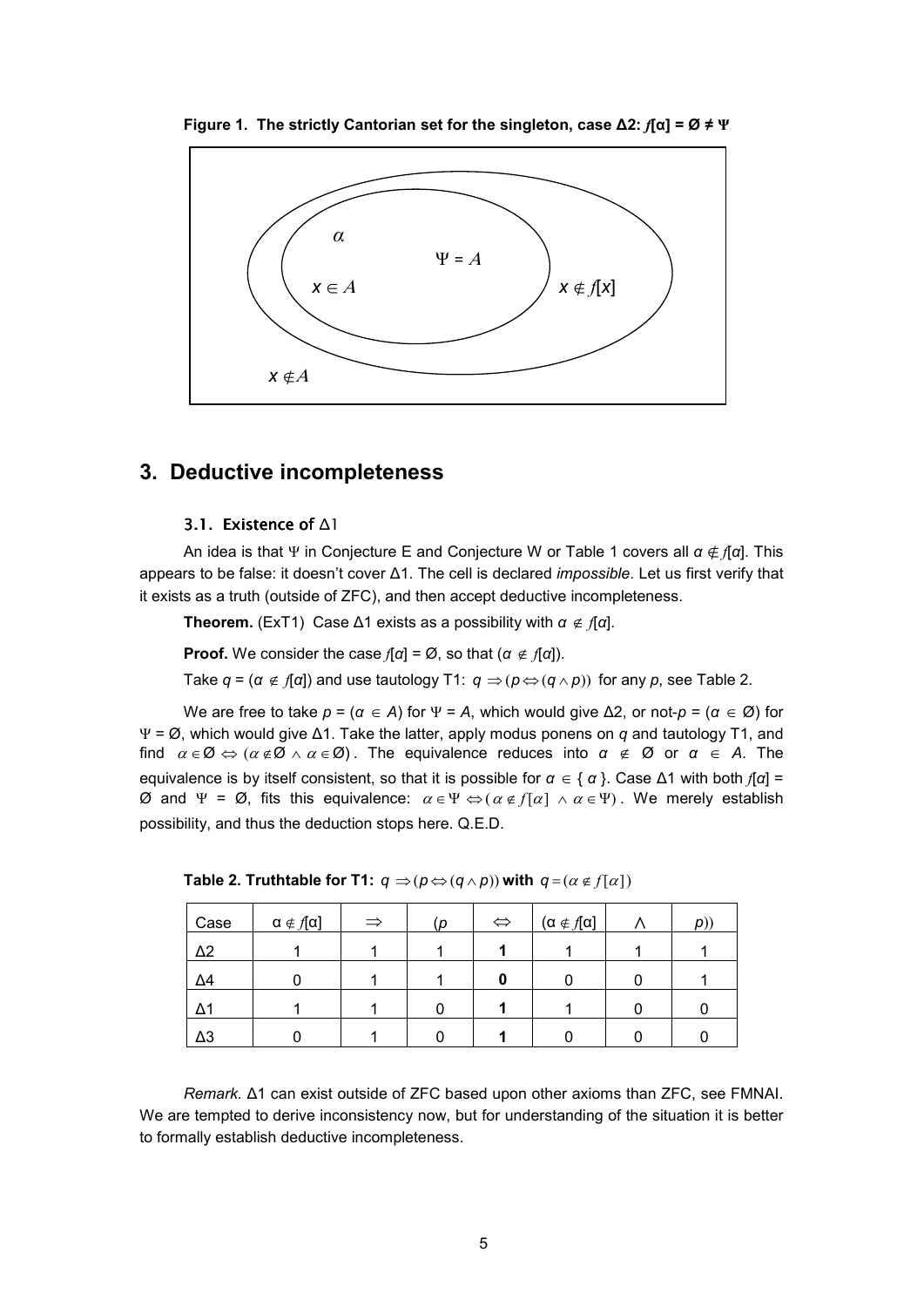The case shows up by requiring that *all* properties of the case hold, thus jointly (*α* ∉ Ø ∧*α* ∈ Ø) and not only (*α* ∉ Ø). See Figure 2. The diagram uses that Ø ⊆ *A.* In this approach for ∆1 or in the figure: when we test *α* ∈Ψ, then we test *α* ∉ *f*[*α*] ∧ *α* ∈Ψ jointly. From this joint test it follows that *α* ∉ Ψ, or *α* ∈*A*.





### 3.2. Definition, theorem and proof

**Definition**. (DeLong (1971:132)): "A formal system is deductively complete if under the intended interpretation there is no truth which is not also a theorem."

**Theorem**. (D) If ZFC is consistent then it is deductively incomplete. **Proof.** Let  $A = \{a\}$  have a single element. Thus  $P[A] = \{Ø, A\}$ .

Let  $f: A \rightarrow P[A]$  with  $f[\alpha] = \emptyset$ . Then  $\alpha \notin \emptyset$  and  $\alpha \notin f[\alpha]$ .

Under the intended interpretation, there is the case  $\Delta$ 1 that has  $\alpha \notin \mathcal{A}$ *a*.

Ψ is formulated such that it should contain *all cases* with *α* ∉ *f*[*α*].

However, trying to prove that ∆1 fits Ψ, causes a shift to ∆2 or Ψ = *A* (Conjecture W).

If ZFC is consistent then there is no path to reach ∆1. Q.E.D.

*Remark.* If there is such a path then ZFC becomes inconsistent.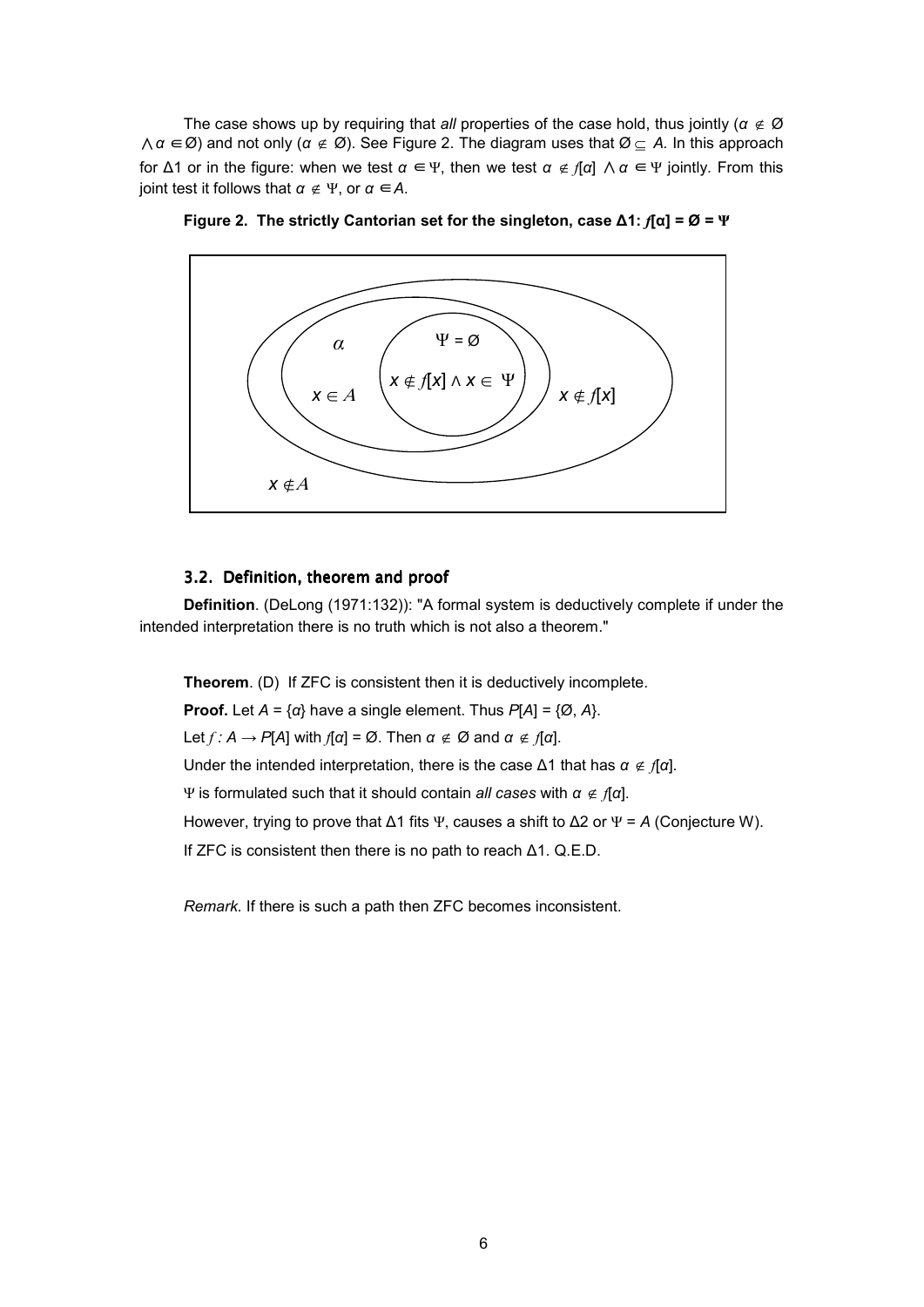### **4. Inconsistency**

#### 4.1. An implication for the singleton Cantorian set

For the singleton we have  $\alpha \in A$ , and thus we have  $(\alpha \in \Psi) \Leftrightarrow (\alpha \notin \mathcal{A}[\alpha])$ . It is possible to weaken this by means of another tautology T2:  $\forall p,q$ : ( $p \Leftrightarrow q$ ) ⇒ ( $p \Leftrightarrow (q \wedge p)$ ). The truthtable for the singleton Cantorian set is in Table 3. The truthtable holds for every *f* while Ψ = Ψ[*f*].

| Case       | $(\alpha \in \Psi)$ | $\Leftrightarrow$ | $\alpha \notin f[\alpha]$ ) | $\Rightarrow$ | $(\alpha \in \Psi)$ | $\Leftrightarrow$ | $(\alpha \notin f[\alpha])$ | $\alpha \in \Psi$ ) |
|------------|---------------------|-------------------|-----------------------------|---------------|---------------------|-------------------|-----------------------------|---------------------|
| $\Delta$ 2 |                     |                   |                             |               |                     |                   |                             |                     |
| $\Delta$ 4 |                     | 0                 |                             |               |                     | O                 |                             |                     |
| Δ1         |                     | 0                 |                             |               |                     |                   |                             |                     |
| $\Delta$ 3 |                     |                   |                             |               |                     |                   |                             |                     |

**Table 3. Truthtable for T2:**  $(p \Leftrightarrow q) \Rightarrow (p \Leftrightarrow (q \wedge p))$  for the singleton Cantorian set

Consider again *f*[*α*] = Ø. The equivalence on the LHS only allows Ψ = *A*. Look at row ∆1 in Table 3. On the LHS we have  $\Delta$ 1 with ( $\alpha \notin \Psi$ )  $\wedge$  ( $\alpha \notin \Pi$ *a*), and the equivalence would declare this combination impossible. However, there is also the relaxed condition on the RHS, that we already encountered in Theorem ExT1.

The crucial step is to distill the RHS from the table. Conjecture E and Conjecture W establish the LHS. Modus ponens with T2 gives the RHS as a separate expression FT2 ('from T2') - provided that we maintain Ψ = Ψ[*f*]:

$$
\alpha \in \Psi \Leftrightarrow (\alpha \notin f[\alpha] \ \land \ \alpha \in \Psi) \tag{FT2}
$$

For FT2 we get get Table 4. The same ∆-*case-numbers* apply. Now ∆1 is allowed too: a possible *f*[*α*] = Ψ rather than an impossible *f*[*α*] = Ψ.

| For all cases: $\alpha \in A$    | $\Psi = \varnothing$ , $\alpha \notin \Psi$                                              | $\Psi = A, \ \alpha \in \Psi$                                            |
|----------------------------------|------------------------------------------------------------------------------------------|--------------------------------------------------------------------------|
| $f[\alpha] = \varnothing$        | $\alpha \in \emptyset \Leftrightarrow (\alpha \notin \emptyset \& \alpha \in \emptyset)$ | $\alpha \in A \Leftrightarrow (\alpha \notin \emptyset \& \alpha \in A)$ |
| $\alpha \notin [\alpha]$         | $f[\alpha] = \Psi$ , possible: $\alpha \notin \varnothing$                               | $f[\alpha] \neq \Psi$ , possible                                         |
| $f[\alpha] = A$                  | $\alpha \in \mathcal{Q} \Leftrightarrow (\alpha \notin A \& \alpha \in \mathcal{Q})$     | $\alpha \in A \Leftrightarrow (\alpha \notin A \& \alpha \in A)$         |
| $\alpha \in \mathcal{A}[\alpha]$ | $f[\alpha] \neq \Psi$ , possible                                                         | $f[\alpha] = \Psi$ , impossible: $\alpha \notin A$                       |

**Table 4. Possibilities for**  $\alpha \in \Psi \Leftrightarrow (\alpha \notin f[\alpha] \land \alpha \in \Psi)$ , given  $\alpha \in A$ 

Note that  $f[\alpha] = \emptyset$  doesn't give a unique Ψ now. Both Ψ = A (Figure 1) and Ψ = Ø (Figure 2) are possible. Note that *f* is still a function and no correspondence.

PM. We can also gain access to ∆4 by another relaxing condition but we are interested in the  $\alpha \notin \mathcal{A}[\alpha]$  case.

### 4.2. A counterexample for Conjecture W

Let us make the latter observations formal. The discovery of ∆1 and tautology T2 gives a contradiction to Conjecture W. While Theorem D stopped looking for a path towards ∆1, we now found that path, namely tautology T2, which gives Theorem Not-W. When ∆1 not merely exists as a truth outside of ZFC (using tautology T1) but also can been proven from Ψ (using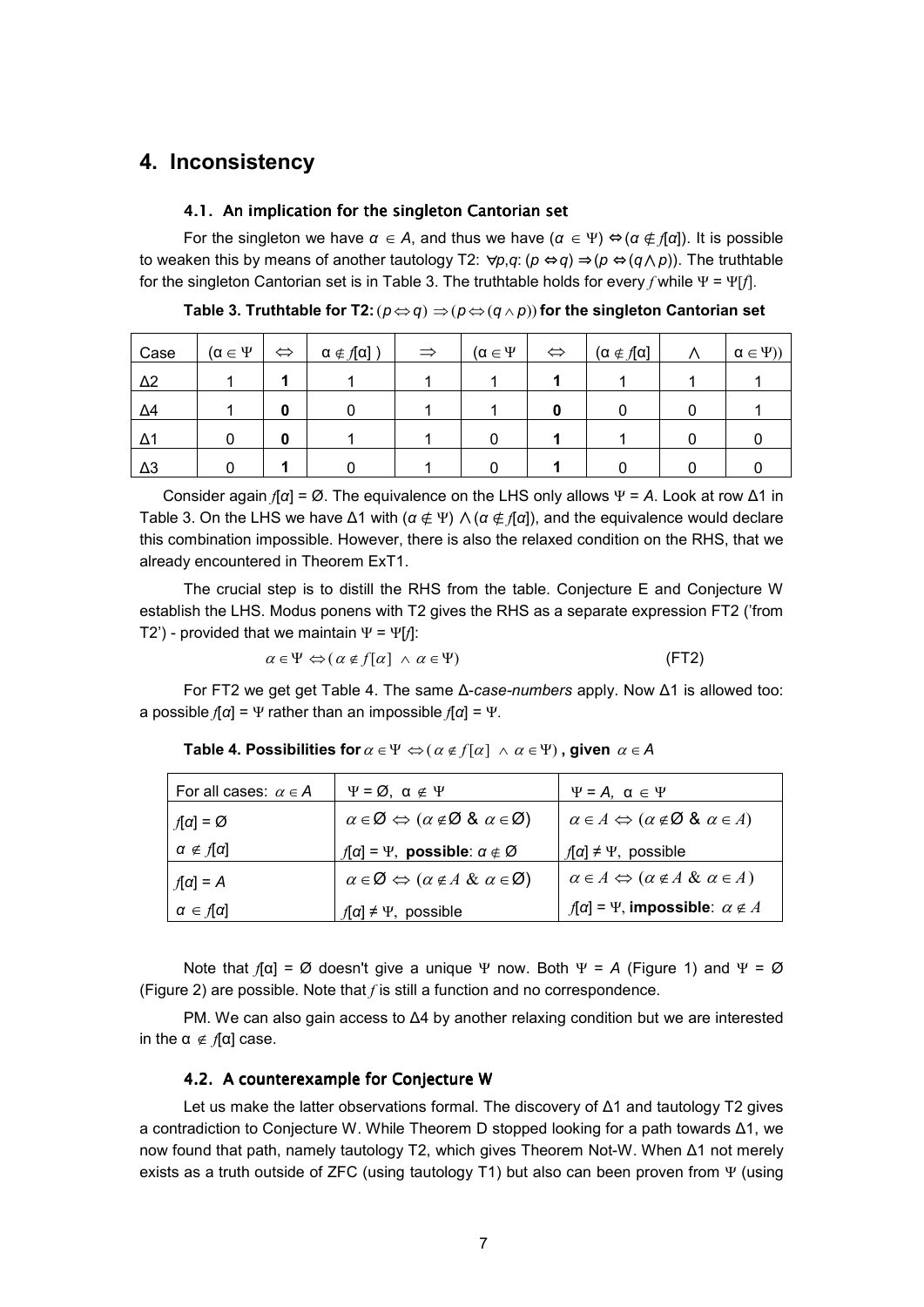tautology T2), then it becomes a counterexample for Conjecture W, which gives Theorem Not-ZFC.

**Theorem.** (Not-W) For the strictly Cantorian case there are a *f* and Ψ with *f*[*α*] = Ψ.

**Proof.** Let  $A = \{a\}$  have a single element. Thus  $P[A] = \{Ø, A\}$ .

Let *f : A* → *P*[*A*]. (*Remark* 1.) Let *f*[*α*] = Ø. Then *α* ∉ Ø and *α* ∉ *f*[*α*].

Consider  $\Psi = \{x \in A \mid x \notin f[x]\}$ . With  $\alpha \in A$  we use  $(\alpha \in \Psi) \Leftrightarrow (\alpha \notin f[\alpha])$ . (*Remark 2.*)

Look at Table 3. Use  $(a \in \Psi) \Leftrightarrow (a \notin f[a])$  and tautology T2  $(p \Leftrightarrow q) \Rightarrow (p \Leftrightarrow (q \wedge p))$ , and apply modus ponens to find FT2:  $\alpha \in \Psi \Leftrightarrow (\alpha \notin f[\alpha] \wedge \alpha \in \Psi)$ . In this deduction we have maintained the definition of Ψ. The modus ponens is independent of the possibility that also Ψ = *A* might be derived via another route. The formula FT2 *stands as a separate relation* for  $\Psi = \{x \in A \mid x \notin f[x]\}$ .

A substitution of  $f[\alpha] = \emptyset$  and  $\Psi = \emptyset$  into FT2 gives  $\Delta$ 1:  $\alpha \in \emptyset \Leftrightarrow (\alpha \notin \emptyset \land \alpha \in \emptyset)$  that we saw above in Theorem ExT1 and subsequently inTable 4, which reduces to *α* ∉ Ø, or  $\alpha \in A$ . The case is consistent by itself. And we have established a path to it. The case has  $f[\alpha] = \emptyset = \Psi$ . Q.E.D.

*Remark 1*. In an algebraic version of the proof, we would not assign a value to *f* but first derive FT2 and only then assign such value. This might however run into the objection that such algebraic application is not possible, and that application of the Axiom of Separation requires a definition of *f* beforehand.

*Remark 2.* At this point in the proof we do not follow the deductive path that leads to a deduction of Ψ = *A,* since this has been already done in Conjecture W. Making this deduction here again confuses the two different proofs. We are now interested in the other path that follows from T2. Inconsistency of ZFC can better be established by the separate Theorem Not-ZFC.

**Theorem.** (Not-ZFC) ZFC is inconsistent.

**Proof.** For the singleton, Conjecture E and Conjecture W generate that Ψ = *A.* Theorem Not-W generates the possibility that  $\Psi = \emptyset$ . Thus it is possible that  $A = \emptyset$ . This is a clear contradiction. Q.E.D.

### **5. Discussion**

### 5.1. Nominalism versus realism

This paper deals with self-reference and derives a contradiction. It may thus be difficult to follow. The reader can maintain clarity by holding on to the key notion of *freedom of definition.* When a restriction on that freedom generates a consistent framework, while release of that restriction generates confusion, then the restriction is to be preferred above too much freedom. Amendment of ZFC thus will tend to reduce the freedom of definition, unless one allows for a three-valued logic that is strong enough to recognise nonsense.

We can look at Table 1 and Table 4 in horizontal or vertical direction. This reflects the schism in philosophy between *nominalism* and *realism*. See William of Ockham (Occam).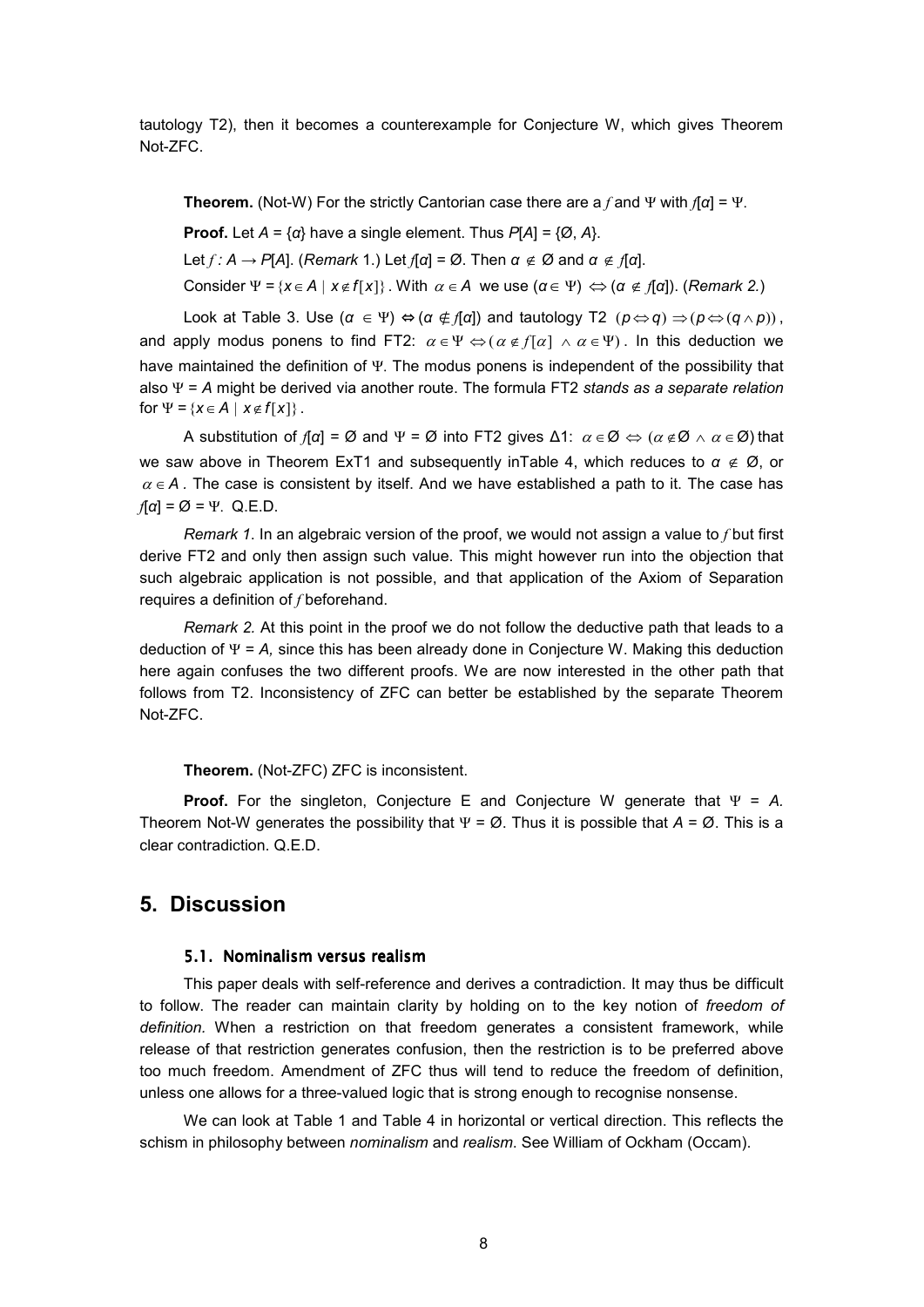(1) The horizontal view gives the **realists** who take predicates as 'real': α – *f*[α] versus α œ *f*[α]. They are also sequentialist: ∆1 & ∆2 versus ∆3 & ∆4.

(2) The vertical view gives the **nominalists** (Occam) who regard the horizontal properties as mere names or stickers, and who more realistically look at  $\Psi = \emptyset$  versus  $\Psi = A$ . They see the table in *even* versus *uneven* fashion: ∆2 & ∆4 versus ∆1 & ∆3.

The nominalist reasoning is: The sets Ø and *A* exist. We are merely discussing how they are referred to. The expression for Ψ is not a *defining* statement but an *inferential* observation. Once the functions have been mapped out, the criteria can be used to see whether the underlying sets may get also another sticker Ψ. We are discussing *'consistent referring'* and not existence.

At issue is now whether ZFC has sufficient logical strength to block nonsensical situations. ZFC has a realist bend. It translates predicates into sets (their extensions). Instead it can be better to *only test* whether a predicate is useful. Merely cataloguing differently what already exists should not be confused with existence itself. The freedom of definition can be a mere illusion and then should not be abused to create nonsense.

A defining equivalence for  $\Psi$  on the LHS of Table 3 results via the tautology into a weaker relation on the RHS that contradicts that definition.

The problem with Conjecture E and Conjecture W is that they *impose* the equivalence on the LHS. This assumes a freedom of definition, whence this assumes that the truthtable on the LHS is true, whence ∆1 is forbidden. But that freedom of definition does not exist. Something exists, that is infringed upon by the definition. When  $\Psi$  is the empty set, as in the singleton possibility of Figure 2, then one no longer has the freedom to switch from Ø to *A,* see Figure 1.

The discussion is not without consequence, see FMNAI:79:

The logical construction  $x \notin f[x]$  and only a single problematic element, in badly understood self-reference, should not be abused to draw conclusions on the infinite. There are ample reasons to look for ways how this can be avoided.

It would not be a solution to repair ZFC in such a way that the transfinites would be saved, since they are a figment of  $x \notin f[x]$  confusions, and there is no intended interpretation for them outside of those Cantorian confusions.

If one would hold that ZFC is consistent, against all logic, then one also accepts the transfinites – which makes one wonder what ZFC is a model for. We can agree with Cantor that the essence of mathematics lies in its freedom, but the freedom to create nonsense would no longer be mathematics.

### 5.2. Diagnosis, and an axiom for a solution set

ZFC blocks Russell's paradox (essentially) by the *Axiom of Separation* (SEP). When the paradoxical  $\gamma[x] = (x \notin x)$  is separated from *A* to create some set *R* then the conclusion follows that *R* ∉ *A*, so that the separation cannot be achieved. For the Cantorian set we use *α* ∈ *A*, or for the singleton *α* ∈ {*α*}, so that we can use (*α* ∈ Ψ) ⇔ (*α* ∉ *f*[*α*]), and there is no separation escape anymore. Separation is an irrelevant solution concept here, and what is at issue is self-reference that requires a fundamental solution.

The diagnosis is that  $\Psi$  is a variable (name) rather than a constant. There is a solution set Ψ\* = {Ø, *A*}, and Ψ is a variable that runs over Ψ\*. Compare to algebra, when one uses a variable *x* with value  $x = 0$  in one case and  $x = 1$  in another case: then one might derive  $0 = x$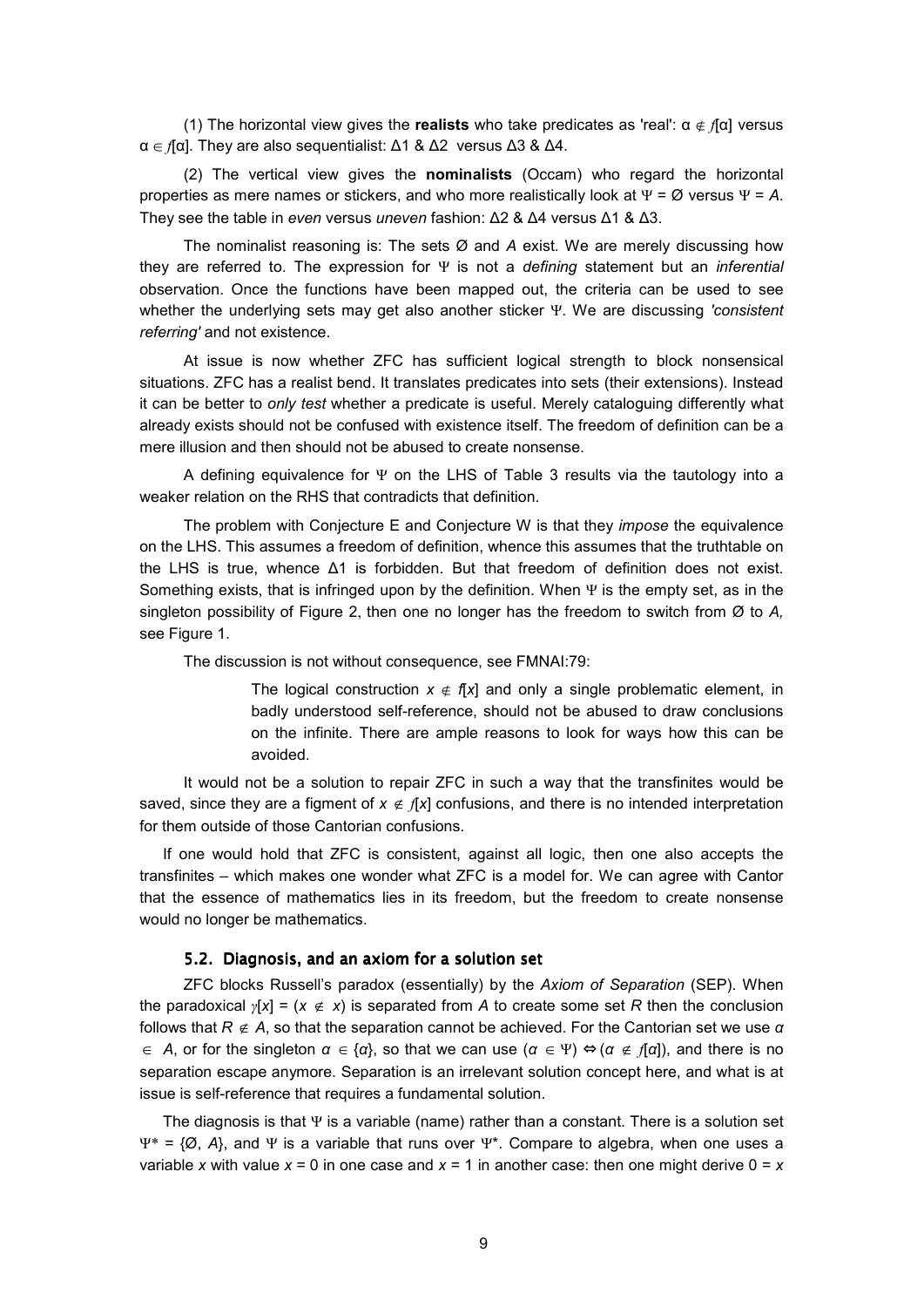= 1, but this goes against the notion of a variable. The inconsistency in ZFC is caused by that it does not allow for that  $\Psi$  is such a variable.

The following is not in ZFC but will help to understand ZFC.

**Definition**. An *Axiom for a Solution Set* might be:

 $(\forall A)(\exists Z)(\exists B)((B \in Z) \Leftrightarrow (\forall x)((x \in B) \Leftrightarrow ((x \in A) \land \gamma[x]))$  (SOL)

This SOL could reduce to the Axiom of Separation (SEP). A way is to eliminate  $B \in Z$ as superfluous, with  $Z = {B}$ , or self-evident (which it apparently isn't). Another way is to replace  $B \in Z$  by  $B = Z$ . This imposes uniqueness. When  $\gamma[x]$  has more solutions, then a contradiction arises when SEP requires that a single solution *B* is also the whole set *Z*. ZFC has the latter effect.

For the singleton  $A = \{a\}$  with  $f[a] = \emptyset$ , Conjecture W finds  $B = \Psi = A$  but we find  $Z = \{\emptyset, A\}$ = *P*[*A*]. In itself it is true that Ψ ∈ *P*[*A*], but when the solution set *Z* = *P*[*A*] then it is erroneous to require  $Z \in P[A]$ .

It is not just an issue of notation. It is not sufficient to suggest to read Conjecture W now as generating a value for the variable, rather than restricting the solution set to that value. For, this reads something into SEP which it does not do: for it really restricts that solution set.

In ZFC Ψ creates the illusion of a unique set, and thus we need amendment of ZFC to correct that. One might hold that Conjecture E and Conjecture W are not necessarily wrong, since one can find for any *f* a Ψ[*f*] such that for all *α*: *f*[*α*] ≠ Ψ. (For the singleton *f*[*α*] = Ø gives Ψ = *A*.) But the formula of Ψ allows Theorem ExT1 to also find another case with *f*[*α*] = Ø. (For the singleton *f*[*α*] = Ø also gives Ψ = Ø.) One can conceive that the two options co-exist, but Conjecture W does not allow for  $\Psi = \emptyset$ . Thus Theorem Not-W is a real counterexample for Conjecture W.

The freedom of definition used in Conjecture W depends upon the existence Conjecture E. Then something is wrong with Conjecture E, that proved the existence of what Conjecture W uses. The Conjectures were derived in ZFC. Thus ZFC has a counterexample and thus is inconsistent.

Again, consider  $f[\alpha] = \emptyset = \Psi(\Delta 1)$ . This is consistent, but cannot be seen *'easily'* by  $\Psi$ , even though it is covered in Table 3 by the falsehood of  $\alpha \in \Psi$ . In a realist mode of thought, we deduce from  $f[\alpha] = \emptyset$  that  $\Psi = A$ , which is the only possibility on the LHS for  $\alpha \notin f[\alpha]$  that is recognised (row ∆2). This is not necessarily the proper response. The problem with ZFC is that it focuses on the LHS and neglects the RHS. We can derive a relaxed condition FT2, and then Theorem Not-W allows to recover ∆1. The latter deductions are actually within ZFC and thus there is scope to argue that Conjecture W presents only part of the picture. However, that part is formulated in such manner that it causes the contradiction in Theorem Not-ZFC. We must switch to a better axiomatic system that covers the *intended interpretation* and that blocks the paradoxical Ψ. The better system blocks the LHS and allows only the RHS.

While this analysis has a destructive flavour on ZFC, it is actually constructive since it indicates what the improvement will be. See FMNAI for possible new axioms.

#### 5.3. Logical structure of this paper

The inconsistency shows itself in Table 3 with two cases on the LHS for Conjecture W and three cases on the RHS for Theorem Not-W. In itself it might be possible to use only this table and forget about deductive incompleteness. However, it is useful to build up understanding by first explaining such existence by the use of tautology T1.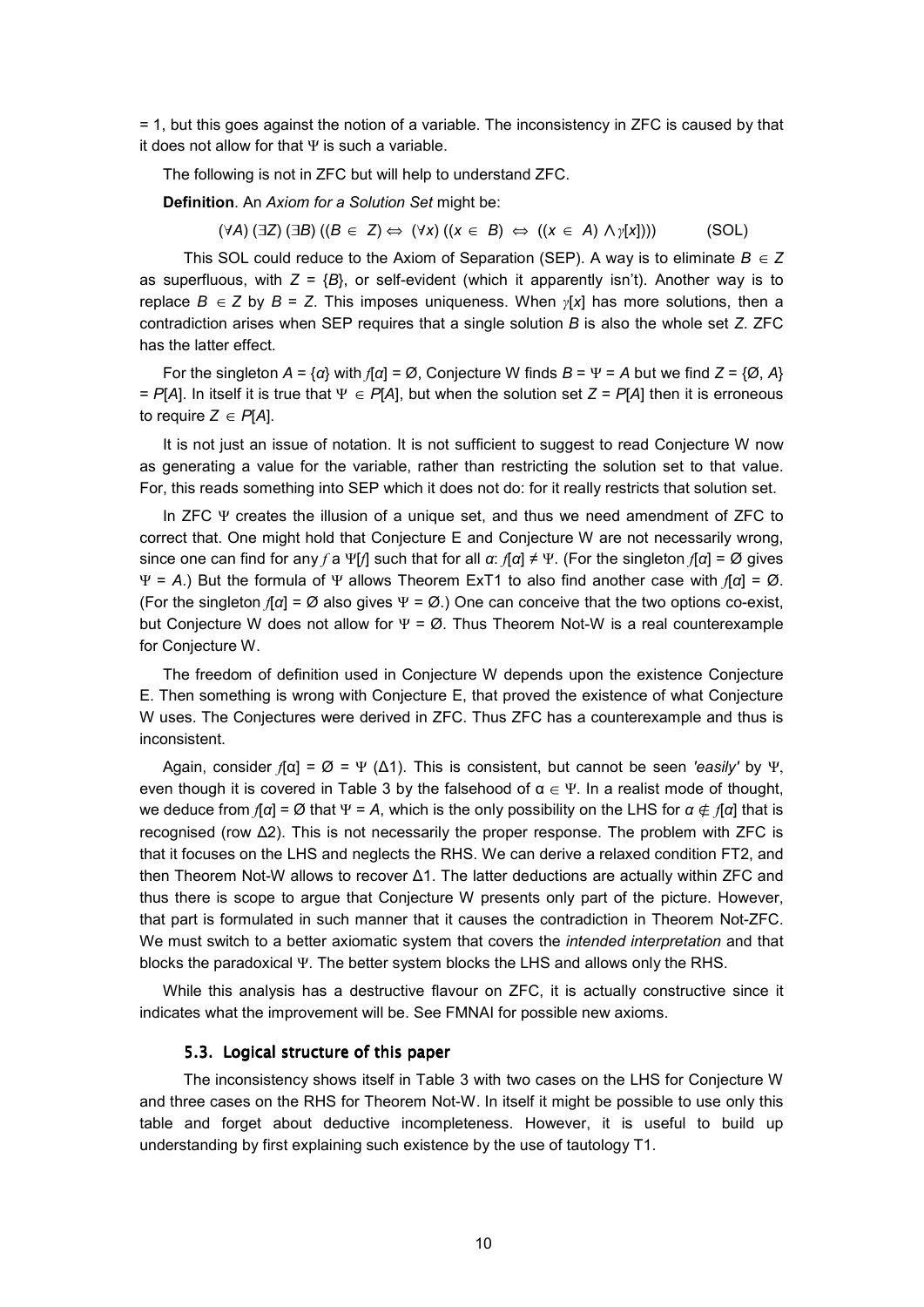The idea that Ψ in Conjecture E and Conjecture W or Table 1 covers all  $\alpha \notin f[\alpha]$  appears to be false: it doesn't cover ∆1. Thus when *α* ∉*f*[*α*] then there still exists a case of *α*∉*f*[*α*]. Now, isn't Ψ *supposed* to cover *all* such cases ? The conclusion is: Conjecture E and Conjecture W do not cover the *intended interpretation* (DeLong (1971)). However: since Theorem Not-W deducts this neglected truth, and still is in ZFC, ZFC becomes inconsistent, can prove everything, and the notion of deductive incompleteness loses meaning.

Thus, looking at consistency only would lose sight of Theorem ExT1 and Theorem D.

Since Conjecture E and Conjecture W are well accepted in the literature and Theorem Not-W is new, there is great inducement to find error in it. Indeed, Theorem Not-W allows the deduction of a contradiction in Theorem Not-ZFC, and thus one might hold that it should go. However, its steps are correct. It is more productive for the reader to accept inconsistency of ZFC.

A discussion about self-reference that identifies a contradiction is always difficult to follow. The problem lies not in the identification of the logical framework of the situation but in the inconsistency of ZFC. Potentially the distinction between constant and variable has most effect for clarity. But it also helps to see the distinct roles of the two tautologies T1 and T2.

#### 5.4. Further reading

This paper has been taken from FMNAI:61-72. See there for a longer discussion and a link to Cantor's Conjecture on the Power Set, and the transfinites, and suggestions for new axioms for set theory. Inconsistency of ZFC deproves Cantor's Conjecture on the Power Set. FMNAI also deproves Cantor's original proofs of 1874 and 1890/91, and defines the notion of bijection by abstraction between natural numbers N and real numbers  $\mathbb{R}$ , so that  $\mathbb{N} \sim \mathbb{R}$ .

Though ALOE presents elementary logic, it contains various innovations that are relevant but little-known. The common self-referential logical paradoxes have solution methods: (1) the theory of types (levels), (2) proof theory, (3) three-valued logic with true, false and nonsense. ALOE shows that the latter is superior, with a way to deal with the threevalued-Liar as well. An alternative for ZFC can be developed for two-valued logic (ZFC-PV) but it is likely more interesting to develop the alternative in three-valued logic (BST).

### **6. Conclusion**

- 1. If ZFC is consistent then it is deductively incomplete (via tautology T1).
- 2. ZFC is inconsistent (via tautology T2). See FMNAI for alternatives.

### **Acknowledgements**

I thank Richard D. Gill infinitely much. For 2012-2013 I thank Bart van Donselaar, Alain Schremmer, J. John C. Kuiper, Wilfrid Hodges, two readers who wish to remain anonymous, three anonymous referees and *Constructivist Foundations* editor Alexander Riegler for comments and suggestions for relevant literature. Then Klaas Pieter Hart over 2011-2015 and Bas Edixhoven in 2014 and Jan Bergstra in 2015 for causing me to look closer at ZFC. Unfortunately there is a breach in scientific integrity, see Colignatus (2015c).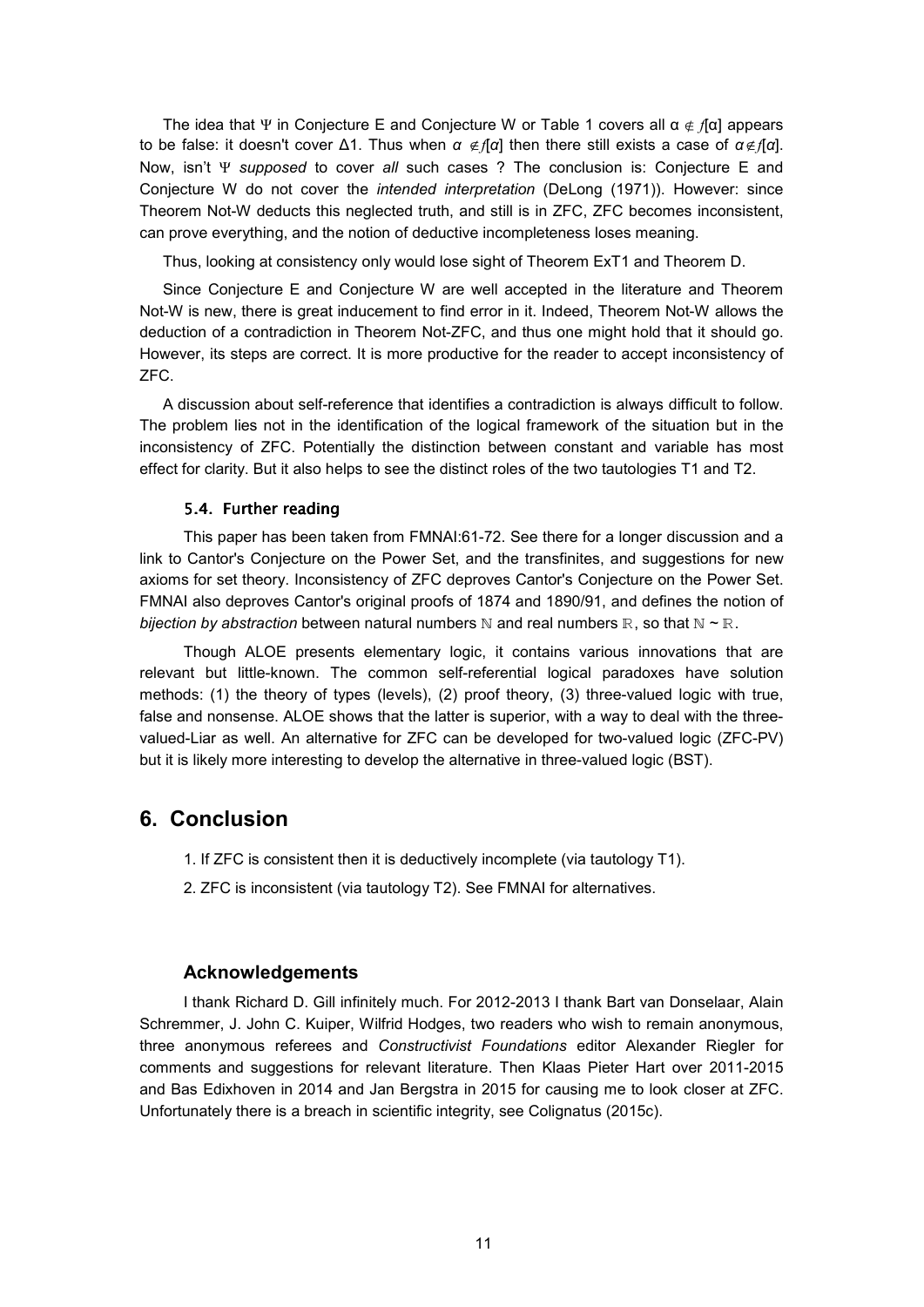### **Appendix A: Versions of ALOE**

The following comments are relevant for accurate reference.

(1) Colignatus (1981 unpublished, 2007, 2011) (ALOE) existed in 1981 as *In memoriam Philetas of Cos,* then was rebaptised and self-published in 2007. It was both retyped and programmed in the computer-algebra environment of *Mathematica* to allow ease of use of three-valued logic. In 2011 it was marginally adapted with a new version of *Mathematica.*

(2) Gill (2008) reviewed the 1<sup>st</sup> edition of ALOE of 2007. This edition rejects Cantor's standard set-theoretic argument. See ALOE:129 on Russell and ALOE:239 on Cantor, and observe that the same consistency condition is used, inspired by Paul of Venice (1369-1429).

(3) Gill (2008) did not review the  $2^{nd}$  edition of ALOE of 2011. This edition also refers to Cantor's original argument on the natural numbers  $\mathbb N$  and real numbers  $\mathbb R$ , and suggests that N ~ R. The discussion of this is not in ALOE but in Colignatus (2012, 2013) (CCPO-PCWA), that also presents the notion of *bijection by abstraction.* This is superseded now by FMNAI so that CCPO-PCWA gets legacy status.

(4) ALOE is a book on logic and not a book on set theory. It presents the standard notions of naive set theory (membership, intersection, union) and the standard axioms for first order predicate logic that of course are relevant for set theory. But I have always felt that discussing *axiomatic* set theory (with ZFC) was beyond the scope of the book and my actual interest and developed expertise. This present paper is in my sentiment rather exploratory.

### **Appendix B: On the genesis of this paper**

Colignatus (2013) explains my background and **Appendix A** explains about ALOE. It is a joy to see that the application of basic propositional logic helps to resolve the issue of this paper. It is quite conceivable that ZFC theorists simply don't have this affinity with logic – and the methodology of science – that I can advise to every student.

While I was satisfied with ALOE and its objectives on the logical paradoxes, it was only via CCPO-PCWA that I finally decided in 2014-2015 to look at ZFC. This became Colignatus (2014a), then (2014b, 2015) (PV-RP-CDA-ZFC), and then (2015a) (FMNAI). The latter FMNAI causes that PV-RP-CDA-ZFC now gets legacy status too.

Conjecture E is a reformulation of the addendum provided by B. Edixhoven, statement in Colignatus (2014a), its appendix D.

Conjecture W for *B* = *P*[*A*] was given by K.P. Hart (TU Delft), 2012, in Colignatus (2015b). This form has the advantage of avoiding notions of injection, surjection and bijection.

A visit to a restaurant in October 27 2014 and subsequent e-mail exchange with Edixhoven (Leiden), co-author of Coplakova et al. (2011), led to the memos Colignatus (2014ab), and the inspiration to write about ZFC. My analysis uses ZFC and no other system since Edixhoven said that he restricted his attention to this. Originally I asked Edixhoven the question on the relation between Cantorian  $\Psi$  and Pauline  $\Phi$ , see (2014ab) or FMNAI. Edixhoven agreed that the Pauline consistency condition should have no effect, and I asked him to explain that it could have an effect. Since November 2014 I have not received a response even though the question was clear and articulate. Hart (Delft), who has invested deeply into the transfinites, apparently rejects the usefulness of these questions. Having seen ZFC more often in the course of these exchanges, I decided on the morning of Wednesday May 27 2015 to provide for the answers myself, and established the key relation for the